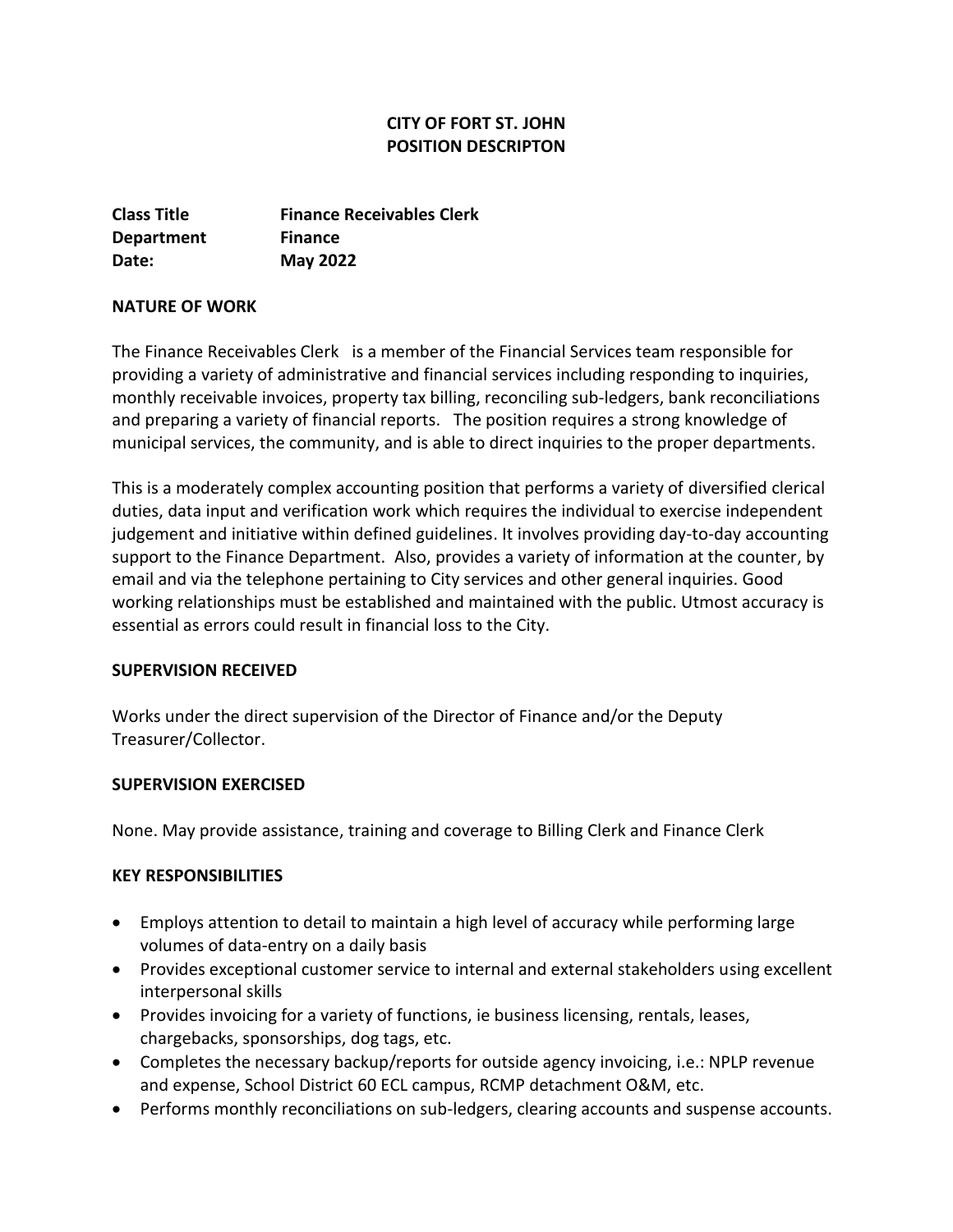- Processes returned payments and rejected electronic transactions
- Performs monthly bank reconciliations for both the general account and the US account and provide supporting documentation for the year end folder for the auditor's review
- Recovers overdue customer accounts and sends delinquent accounts to collections
- Uploads and balances yearly assessment rolls
- Maintain new tax rolls and remove inactive rolls, as per the weekly BC Assessment reports
- May be required to perform title changes, mortgages changes, file liens or cancel liens on manufactured homes
- Upload and balance supplementary assessment rolls
- Updates tax rates for the City as well as other jurisdictions as per the bylaw and requisitions
- Calculates and balances property taxes, penalties, and credit interest and issues property tax notices
- Issues grant in lieu of tax statements to a variety of agents
- Downloads and balances approved Home Owner Grants (HOG) from the eTax website
- Responsible for submitting other jurisdiction requisition payments and school tax payments
- Assists manager with annual property tax sale
- Investigates returned mail and re-issue to correct agent/occupant
- Performs year end procedures to close out the tax year
- Provides year end documentation for sub-ledger reconciling for the year end file for the auditor to review
- Maintains the list of development services deposits on hand, and issues payment requests to accounts payable.
- Responsible for completing regular bank visits, i.e.: deposits, bill payments, statement pickups, etc.
- Performs account adjustments, refunds, and balance transfers as needed
- Assists with the preparation and control of supplies, inventories, brochures, pamphlets, etc.
- Maintains communication for the finance department through mixed media and the City website.
- Performs customer service functions such as answering departmental incoming telephone calls and re-direct if necessary to appropriate staff member; provides information and other assistance to all citizens and visitors, or, direct them to appropriate department or staff members.
- May prepare utility billing invoices and other documentation related to utilities receivable and sub-ledgers including payment adjustments, corrections, and journal entries.
- Sets up and maintains, using prescribed format, procedures and policy pertaining to transactions involving meter adjustment, service or equipment charges.
- Provides back-up to the front counter as required
- Provides coverage in Accounts Payable function when needed
- Performs yearly file destruction as per Records Management
- Performs other financial and basic accounting duties as assigned
- Takes reasonable care to protect the health and safety of themselves, and the health and safety of others who may be affected by their acts or omissions at work. Properly wears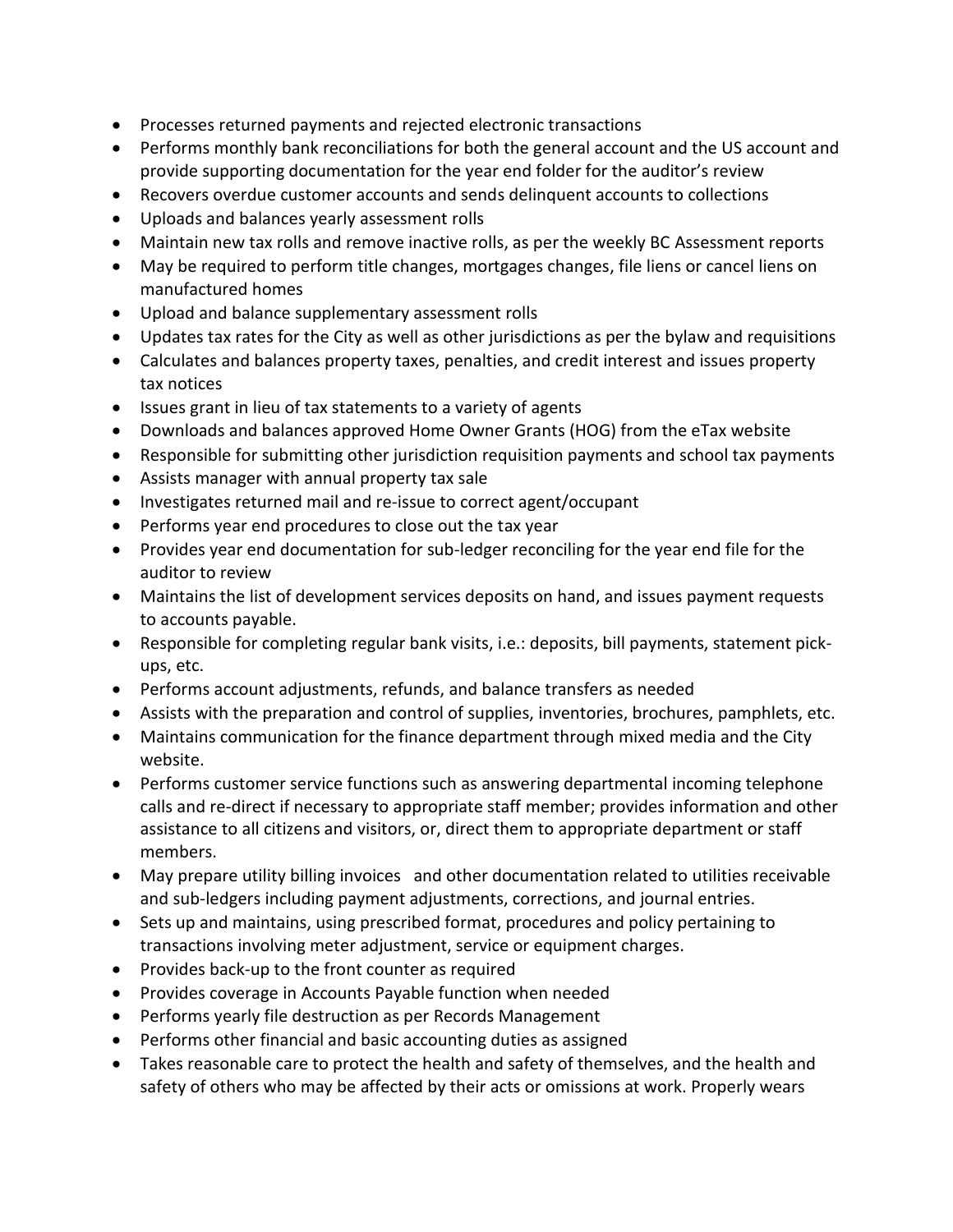protective clothing, devices and equipment provided, and ensures hazards are immediately reported to Supervisors. Complies with the City of Fort St. John's Occupational Health and Safety program, and all applicable policies and procedures.

### **PERFORMANCE FACTORS**

- Knowledge, Ability and Skills
- Customer Service
- Quantity of Work
- Cooperation
- Reliability
- Attendance and Punctuality
- Compliance
- Health & Safety

### **REQUIRED QUALIFICATIONS, LICENSES, CERTIFICATES & REGISTRATIONS, KNOWLEDGE, ABILITY & SKILLS:**

- Completion of Grade 12, or GED equivalent or combination of education & experience.
- An Accounting, or Business Management/Administration Diploma from a recognized educational institution
- Three years' experience in a similar position focusing on Accounts Receivable, revenue collections and/or billing, preference given to municipal experience.
- Demonstrated computer skills in Microsoft Office Suite (Outlook, Word, Excel)
- Aptitude for working with numbers / arithmetic calculations
- Ability to operate an adding machine with speed and accuracy
- High attention to detail
- Good organizational skills, with the ability to plan and prioritize effectively
- Ability to execute tasks efficiently, resolve issues with good judgement, report back on issues and outcomes
- Ability to demonstrate exceptional communication and customer services skills as necessary to establish and maintain effective working relationships with supervisors, coworkers, and the public
- Ability to understand and carry out written and oral instructions
- Ability to exercise sound judgement in the interpretation and application of related policies and procedures
- The successful candidate must be able to pass and maintain a clear Police Information Check

# **GENERAL TOOLS AND EQUIPMENT USED**

Tools and equipment are consistent with duties related to the accounting and clerical functions for the related department. Tools and equipment may include, but are not limited to: computer equipment, calculator, cash handling equipment, telephone system, photocopiers, facsimile machine, and postage meter machine. Additionally, the employee may train, under supervision, on a variety of other specialized tools/equipment consistent with the employment in the related departmental functions.